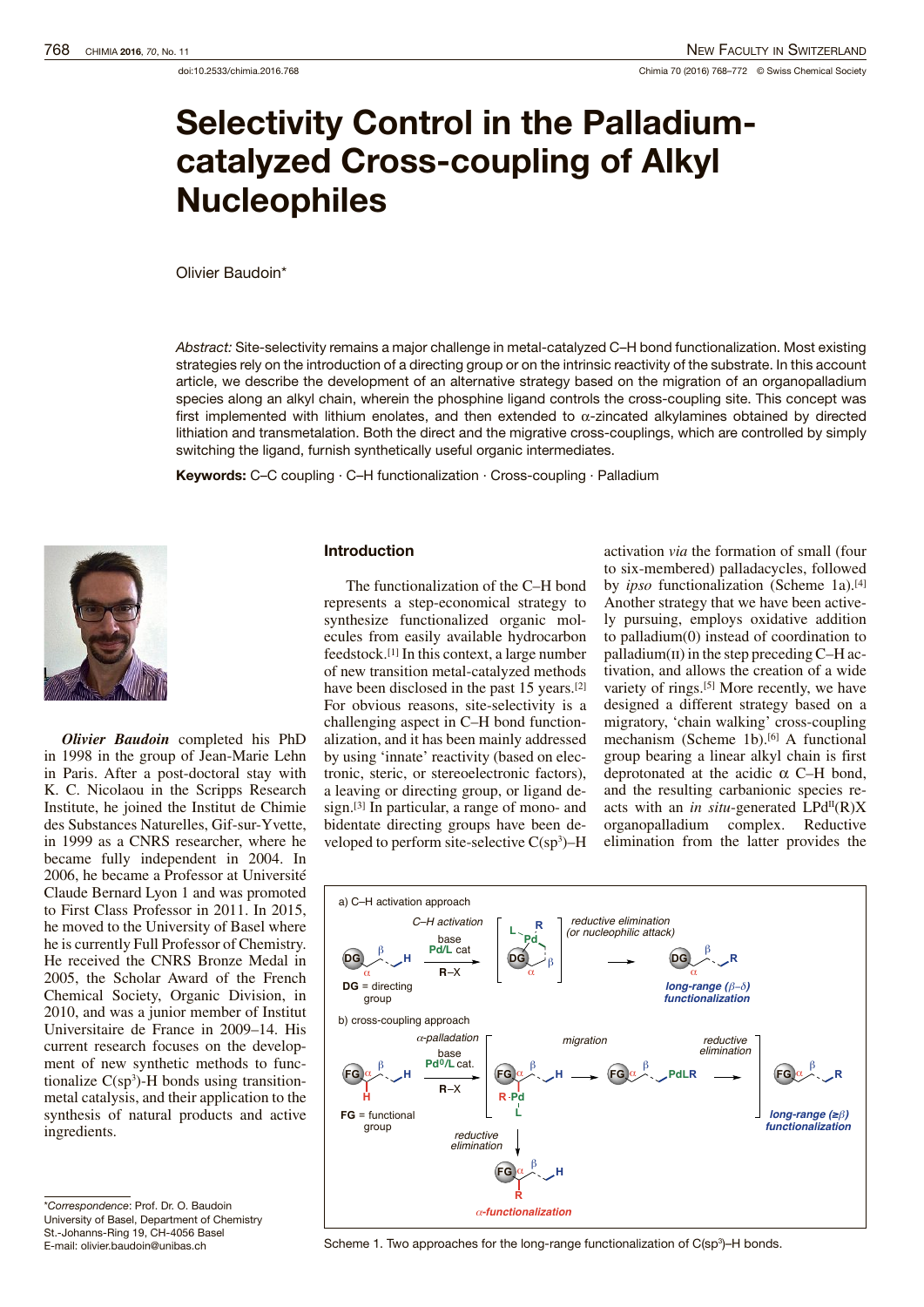classical α-functionalized cross-coupling product. Alternatively, ligand-induced migration and reductive elimination may allow to functionalize the alkyl chain at more remote positions. In the ideal case, a simple ligand switch would enable various isomers of the same coupling product to be obtained. Our recent efforts to develop such a divergent strategy using alkyl nucleophiles are described therein.

### Normal and Migrative Arylation of Ester Enolates and Surrogates

Based on an observation from Hartwig and co-workers,[7] we initially studied the selectivity control in the Pd<sup>0</sup>-catalyzed arylation of the lithium enolates of isobutyric esters with aryl halides (Scheme 2a).[8,9] Whereas bulky ligands such as  $P(t-Bu)$ <sub>3</sub> favored the direct coupling product **3a**, [10] more flexible ligands provided a reversed  $β/α$  arylation selectivity, which was optimal with Buchwald's biarylphosphine **L<sup>1</sup>** (DavePhos).[11] However, with enolates **1a** only aryl halides bearing an electronegative substituent (Cl, F,  $CF_3$ , OCF<sub>3</sub>, OMe) or a heteroatom (O, S) at the adjacent position to the C–X bond provided high β-selectivities. Interestingly, both aryl bromides and chlorides could be employed as electrophiles. An asymmetric desymmetrization was also performed, using a chiral binaphthyl analogue of **L<sup>1</sup>** , with modest enantioselectivities (e.r. up to 77:23).[8]

A different selectivity outcome was observed with enolates **1b** derived from  $\alpha$ -aminoesters (Scheme 2b).<sup>[12]</sup> In this case a complete β-selectivity was observed, independent of the nature of the aryl bromide. A second-generation, *N*-phenylimidazole-based[13] ligand (**L<sup>2</sup>** ) was found to be superior to  $L^1$ , and afforded good yields for a range of β-arylated products. Hydrogenation allowed the unveiling of the free amino group, which overall provided an interesting access to analogues of phenylalanine. For instance, aminoester **4b1** is a substructure found in the gonadotropin-releasing hormone agonist Nafarelin. Importantly, extending the length of the alkyl chain undergoing migration turned out to be feasible, but in this case the presence of an electronegative substituent atthe *ortho* position of the aryl bromide was again critical to obtain useful levels of selectivity (see **4b2**). Combined with hydrogenation, this method provided an access to valuable homologues of phenylalanine. The most striking example includes a five-carbon linear chain, which led to the ζ-arylated product **4b3** as a single isomer, albeit in modest isolated yield.

The pathways leading to β and  $\alpha$  arylation products from isobutyrates **1a** were computed by DFT, and the selectivity fac-



Scheme 2. Migrative arylation of ester enolates.

tors were analyzed using various ligands and aryl electrophiles (Fig. 1).[9] The selectivity can be correlated with the difference of the highest transition states in each pathway. It wasfound computationally that the  $α$ -reductive elimination, which occurs from the O-bound palladium C-enolate, is disfavored by electronegative substituents on the aryl electrophile (forming a stronger Ar–Pd bond), $[14]$  and favored by bulky ligands such as  $P(t-Bu)$ <sub>3</sub> by virtue of steric decompression. On the other hand, and somewhat intuitively, a more flexible ligand such as **L<sup>1</sup>** decreases the energy barrier of the  $180^\circ$  rotation of the  $\pi$ -complex, which arises from β-H elimination and undergoes migratory insertion to give the Pd homoenolate. The biarylphosphine backbone of **L<sup>1</sup>** allows to create a secondary interaction between the non-phosphinecontaining phenyl ring and the Pd center, which was shown to lower the transition state of the final reductive elimination step. Although the DFT studies did not allow rationalization of the subtle effects of the substituents on the ligand backbone, they provided a basis for the understanding of the selectivity control, which was further exploited in the subsequently developed migrative couplings. In this regard, more flexible *N*-phenylazole-based ligands such as **L<sup>2</sup>** , initially developed by Beller and coworkers[13] and also known as CataCXium P ® , were found to provide higher migratory aptitude than their biphenyl counterparts.

Lithium enolates are reactive nucleophiles that allow the above reactions to be performed at low temperatures. However, this reactivity comes along with a basicity and nucleophilicity which limit their functional group tolerance. To solve this issue and extend the scope of the migrative couplings, we turned to the use of silyl ketene acetals (SKAs), which are stable and isolable surrogates of ester enolates, are less reactive than the latter, but provide a higher chemoselectivity. [15] Using  $L^2$ ,  $\text{ZnF}_2$  as a Lewis-acidic promoter<sup>[15b]</sup> and DMF as the solvent, a wide variety of β-arylated products containing sensitive functional groups such as ester, cyano, nitro or triflate, were obtained with moderate to good yields (Scheme 3).<sup>[16]</sup> Remarkably, TES-protected β-arylated lactates (**4c3**) were obtained without cleavage of the TES group. Two types of arylated products  $(i.e. R = Me$  and OTES) were converted to original benzo-fused δ-lactones **6**–**7** in 1–2 steps, thereby providing a straightforward access to these valuable compounds.

The utility of SKAs in arylation reactions was further exploited through a collaboration with Bayer CropScience.<sup>[17]</sup> The  $\alpha$ -arylation of sterically hindered  $\alpha, \alpha$ -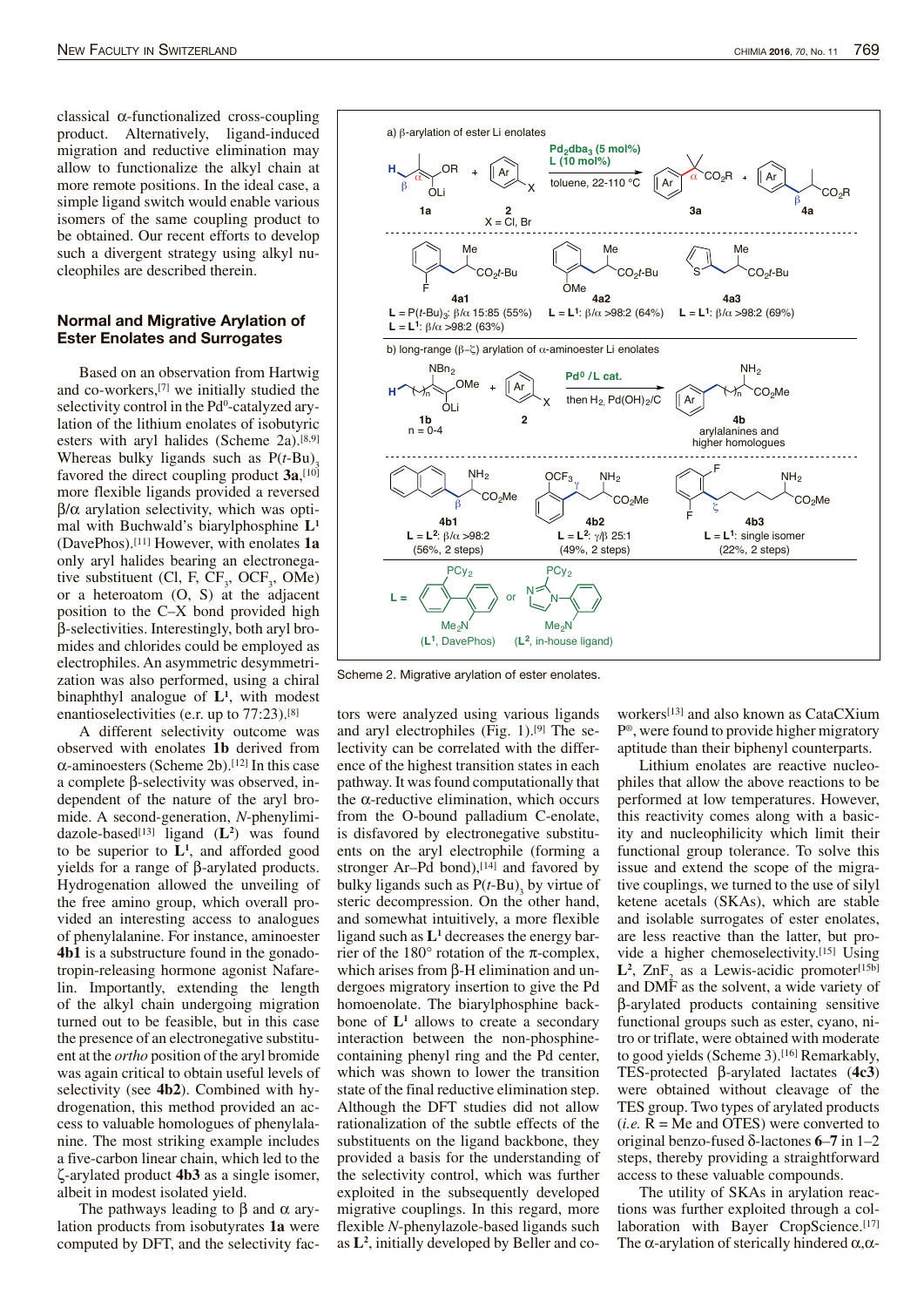

Fig. 1. Analysis of selectivity factors using DFT calculations (B3PW91/6-31G\*\*, SDD, PCM). The present case features L1 as the ligand and 2-FC $_{\rm 6}$ H<sub>4</sub> as the aryl group. Values refer to Gibbs free energies in kcal mol $^{-1}$ .



Scheme 3. Migrative arylation of silyl ketene acetals and application to the synthesis of benzofused δ-lactones.



Scheme 4. α-Arylation of hindered silyl ketene acetals and (hetero)aryl halides.

disubstituted SKAs **5b** with sterically hindered (hetero)aryl bromides or chlorides **2** succeeded in providing a wide range of very bulky (hetero)arylacetates **3b** in generally good yields, whereas the reaction of the corresponding lithium enolates was much less efficient (Scheme 4). The nature of the Pd pre-catalyst was found to significantly impact the reaction efficiency, with the well-defined  $Pd[P(t-Bu)]_2$  complex furnishing the highest activity and yield among other pre-catalysts containing the same ligand. The reaction leading to ester **3b4** was successfully performed on multigram scale, and **3b4** was further transformed into the corresponding benzylamine **8a**, phenethylamine **8b** and primary amide **8c** *via* standard chemistry. The latter are valuable conformationally-constrained building blocks for the synthesis of new potential agrochemicals.

## Normal and Migrative Arylation of Boc-amines

In addition to enolates and SKAs, other alkyl nucleophiles which would be able to undergo chemoselective migrative crosscoupling were sought after. Following a seminal observation by Knochel and coworkers,[18] we investigated the reaction of organozinc compounds, obtained by directed lithiation of Boc-piperidines and Li-Zn transmetalation (Scheme 5).<sup>[19]</sup> In previous work by Coldham and Knochel, α-zincated Boc-piperidine gave rise to the direct Negishi coupling in the presence of bulky ligands such as  $P(t-Bu)_{3}$ , [20] SPhos or RuPhos.[18] In contrast, when 2-methyl-Boc-piperidine  $(R<sup>1</sup> = Me)$  was employed as the reactant, the β-arylated product was obtained.[18] Following our work on the migrative arylation of enolates, we found that more flexible phenyl-azole ligands enabled β-selectivity even from unsubstituted Boc-piperidine  $(R^1 = R^2 = R^3 = H)$ . Fine-tuning the ligand substituents led to phenyl-pyrrole-based[21] phosphine **L<sup>3</sup>** , which allowed to isolate compound **11a1** with 59% yield and 91% β-selectivity. In contrast, using the more bulky and rigid RuPhosligand (**L<sup>4</sup>** ) led to a complete reversal of selectivity consistent with previous work. The nature of the lithium-directing group on the nitrogen atom was also found to influence the arylation selectivity, with the easily removable Boc group being optimal; stronger directing groups such as amides favored the direct coupling product, likely by disfavoring the β-H elimination step in the migration pathway. The reaction was found to tolerate a number of functional groups on the aryl electrophile, thanks to the mild basic and nucleophilic character of organozinc compounds.<sup>[22]</sup> Some substituted Boc-piperidines also gave rise to the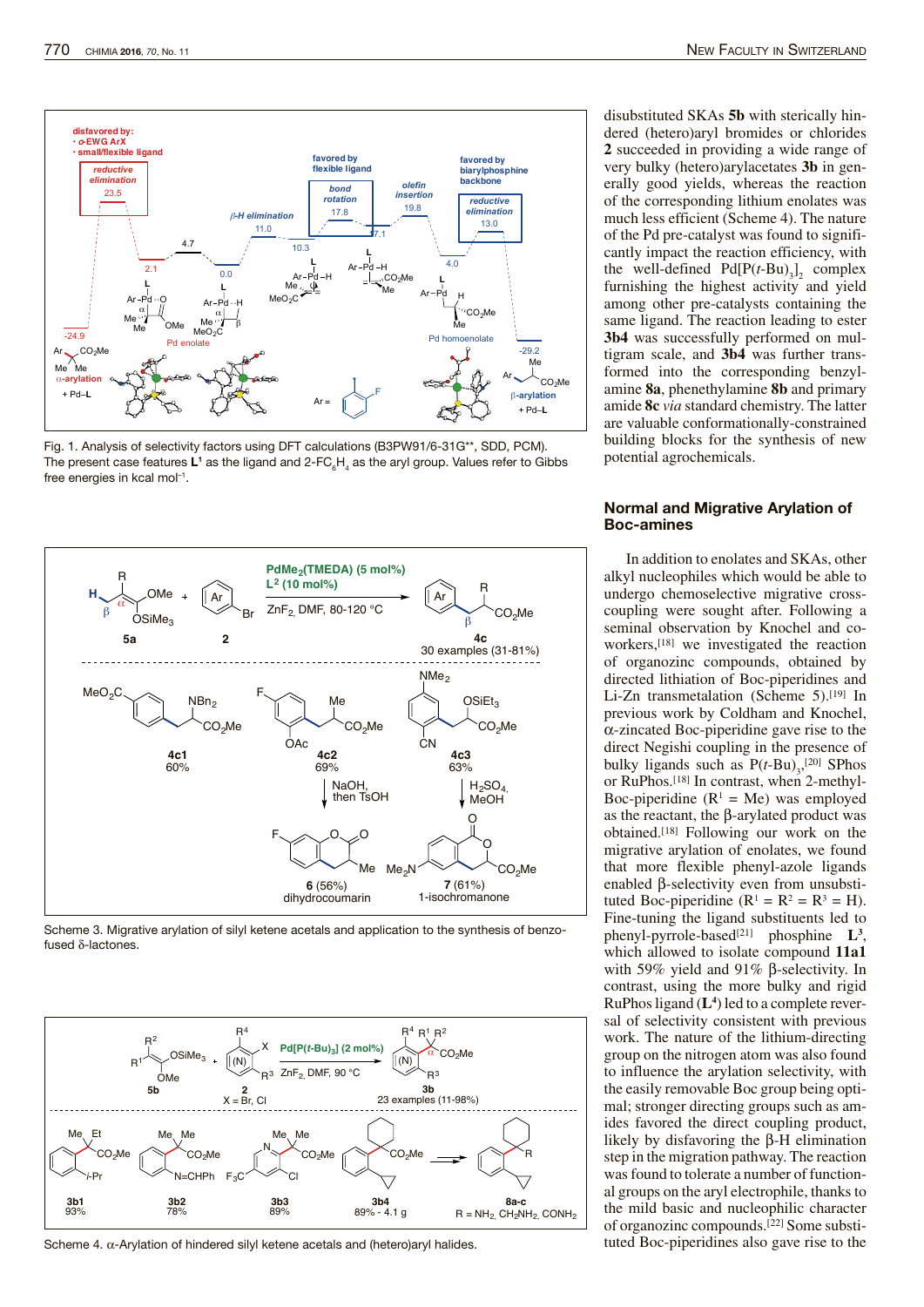

Scheme 5. β-Arylation of Boc-piperidines. <sup>a</sup> Yield of the isolated mixture of  $\alpha$  and β isomers.  $<sup>b</sup>$ Yield of the isolated β isomer.</sup>

β-arylated product (**11a3, 11a4**) with high selectivity and *trans*-diastereoselectivity. A high degree of ligand control was also observed in these cases, as shown with the reversed selectivity obtained with RuPhos as the ligand. Unfortunately, other cyclic Boc-amines such as Boc-pyrrolidine and Boc-azepane mainly gave rise to the α-isomer, which likely reflects the difficulty of these substrates to distort in order to align the C–Pd and C–H elimination, as required in the β-H elimination step. DFT calculations indicated that the two reductive eliminations ( $\alpha$  and  $\beta$ ) are the selectivity-determining steps in this reaction. In addition, it was shown that with ligand **L3** the reductive elimination at the less crowded  $C_{\beta}$  is easier than at  $C_{\alpha}$ , whereas more bulky ligands similar to **L<sup>4</sup>** show the opposite trend.

These results were then extended to acyclic Boc-amines **9b** (Scheme 6).[23] We first developed general conditions to perform the  $\alpha$ -functionalization reaction (product **12b**), and found out that simple  $P(t-Bu)$ <sub>3</sub> (employed as its benchstable phosphonium salt) furnished good yields and complete  $\alpha$ -selectivity for a range of zincated Boc-amines and carbon electrophiles (Scheme 6a). The latter not only included aryl halides (**12b1**), but also acid chlorides, bromoalkenes and bromoalkynes(**12b2**). The method worked well with a range of Boc-amines containing a primary (**12b1, 12b2**) or moderately hindered secondary α-carbon (**12b3**), but more hindered substrates failed to undergo α-lithiation and hence cross-coupling. Interestingly, product **12b4** was obtained in a regioselective manner due to the double directing effect of the Boc and OMe groups in the lithiation step. Then, we looked for appropriate conditions to reverse the selectivity in the arylation of Bocdiethylamine with *p*-trifluoromethylbromobenzene (Scheme 6b). To this purpose, we replaced  $P(t-Bu)$ <sub>3</sub> with ligand  $L^3$ , which had provided the highest β-selectivities in the arylation of Boc-piperidines (see Scheme 5). However, a 1:1 mixture of the α- and β-arylated products was obtained, from which the β-arylated product **11b1** was isolated in 40% yield. Replacing the pyrrole subunit of the ligand with imidazole and further decreasing the bulk around the phosphorus atom by replacing the isopropyl with isobutyl groups led to ligand **L5** , which provided an improved selectivity of 85:15 in favor of the β-isomer, together with a yield of 63%. Ligand **L<sup>5</sup>** was found to give the highest yields and selectivities for a range of *meta* and *para*-substituted bromobenzenes, but ligand **L<sup>3</sup>** was found to give superior yields with *ortho* substituents (**11b2**). The method was found to be limited to Boc-diethylamine and other moderately bulky secondary amines (**11b3**), on which the lithiation step operates with acceptable efficiency. The reaction mechanism was computed with  $P(t-Bu)$ <sub>3</sub> and  $L^5$  as the ligands. In contrast to Boc-piperidine, the  $\alpha$ -reductive elimination and the rotation of the Pd  $\pi$ -complex (following the β-H elimination step) were found to be the selectivity-determining steps for Boc-diethylamine. With  $P(t-Bu)_{3}$ , the α-reductive elimination had a low energy barrier (16.5 kcal mol<sup>-1</sup>) whereas the barrier of the  $\pi$ -complex rotation was high  $(23.1 \text{ kcal mol}^{-1})$ , thus leading to the α-arylated product. With **L<sup>5</sup>** , these barriers both lay at 21.6 kcal mol<sup>-1</sup>, thus disfavoring the  $\alpha$ -reductive elimination and favoring the  $\pi$ -complex rotation en route to the β-arylated product.



Scheme 6. Ligand-controlled α- and β-arylation of acyclic Boc-amines. <sup>a</sup>Yield of the isolated β isomer.